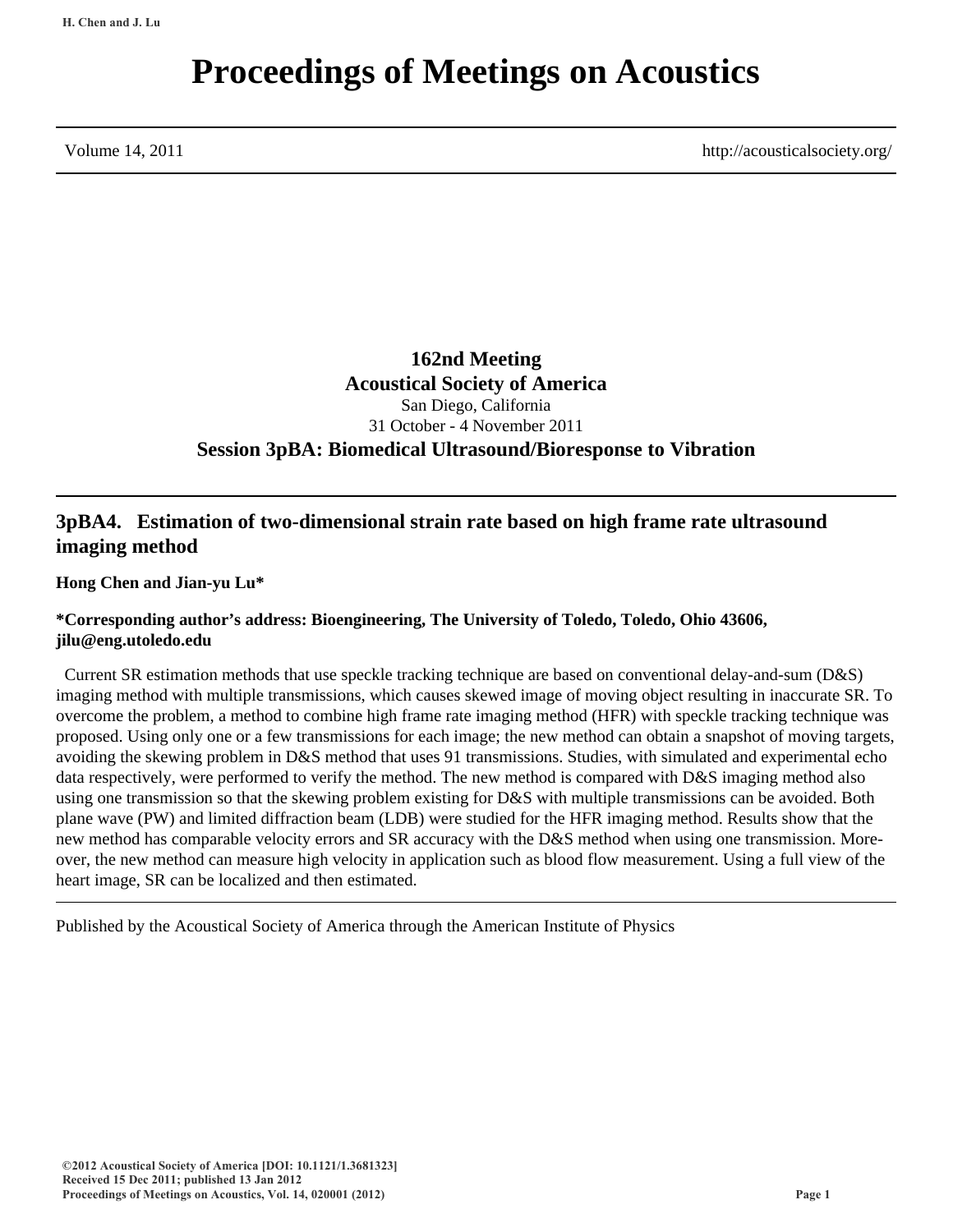#### **1. Introduction**

 Strain and strain rate can provide important diagnosis information about the tissue deformation and deformation rate, especially for heart disease diagnosis. To date, a lot of researches on extracting information of tissue health condition from strain and strain rate imaging have been accomplished. Two main techniques are at present used for strain and strain rate imaging. Tissue Doppler technique is one of the most prevalent methods<sup>1</sup>. The Doppler technique has been developed originally to measure the blood flow velocity; nevertheless, it can also be utilized to detect the slower tissue movement by filtering out the high speed component. However, the biggest limitation with Doppler method is that the detected strain and strain rate is angle-dependent, in which only the parameters along the axial direction is obtained. Thus, the strain rate in lateral direction, which is also informative, is ignored during diagnosis. To overcome this angle dependent limitation caused by the inherent shortcoming of Doppler method, two dimensional (2D) speckle tracking was introduced to calculate tissue strain and strain rate firstly by Robinson et al.<sup>2</sup>, and then further researched by Trahey et al.<sup>3</sup>. This technique utilizes the property of pattern uniqueness of speckles produced by the tissue inhomogeneity<sup>4</sup>. Since the speckle tracking technique calculates speckle displacement both in axial and lateral directions in a B-mode image, final strain and strain rate are angle independent. The problem existing for speckle tracking technique is that the accuracy of calculated strain and strain rate are lower when it is applied to analyze fast moving object, such as heart. That is caused by the skewed B-mode images generated by delay-and-sum (D&S) imaging method, which requires multiple transmissions to get one image.

To make full use of the angle independent advantage of speckle tracking technique and avoid the skewed image problem, a new method is proposed by combining 2D speckle tracking technique with high frame rate (HFR) imaging method of one transmission developed in our  $\text{lab}^{5,6}$ . With only one transmission, the frame rate can achieve as high as about 6000 frames per second if imaging depth is at 120 mm. This paper conducts both simulation and experiment studies to verify the new method. Because D&S with multiple transmissions have obvious disadvantages of skewing problem and low detectable velocity for moving objects due to long echo acquisition time, the comparison study in this paper is restricted only to D&S with one transmission. To obtain the image using one transmission for D&S method, dynamic focusing is applied to all points throughout imaging area. This paper is organized as follows. Theoretical preliminary is given in Section 2. Sections 3 and 4 give the simulation and experimental designs and results, respectively. Discussion and conclusion are given in section 5 and 6.

#### **2. Theoretical preliminary**

## **2.1 Speckle tracking technique**

For speckle tracking technique, a 2D kernel region including interested speckles at the center is first defined as a rectangular region (see Figure 1). Height and width of the kernel region depend on axial and lateral resolutions, assuring to include the whole interested speckles. A search region is then defined by centering the 2D kernel region. The height and width of search region depend on the velocity of moving targeted object.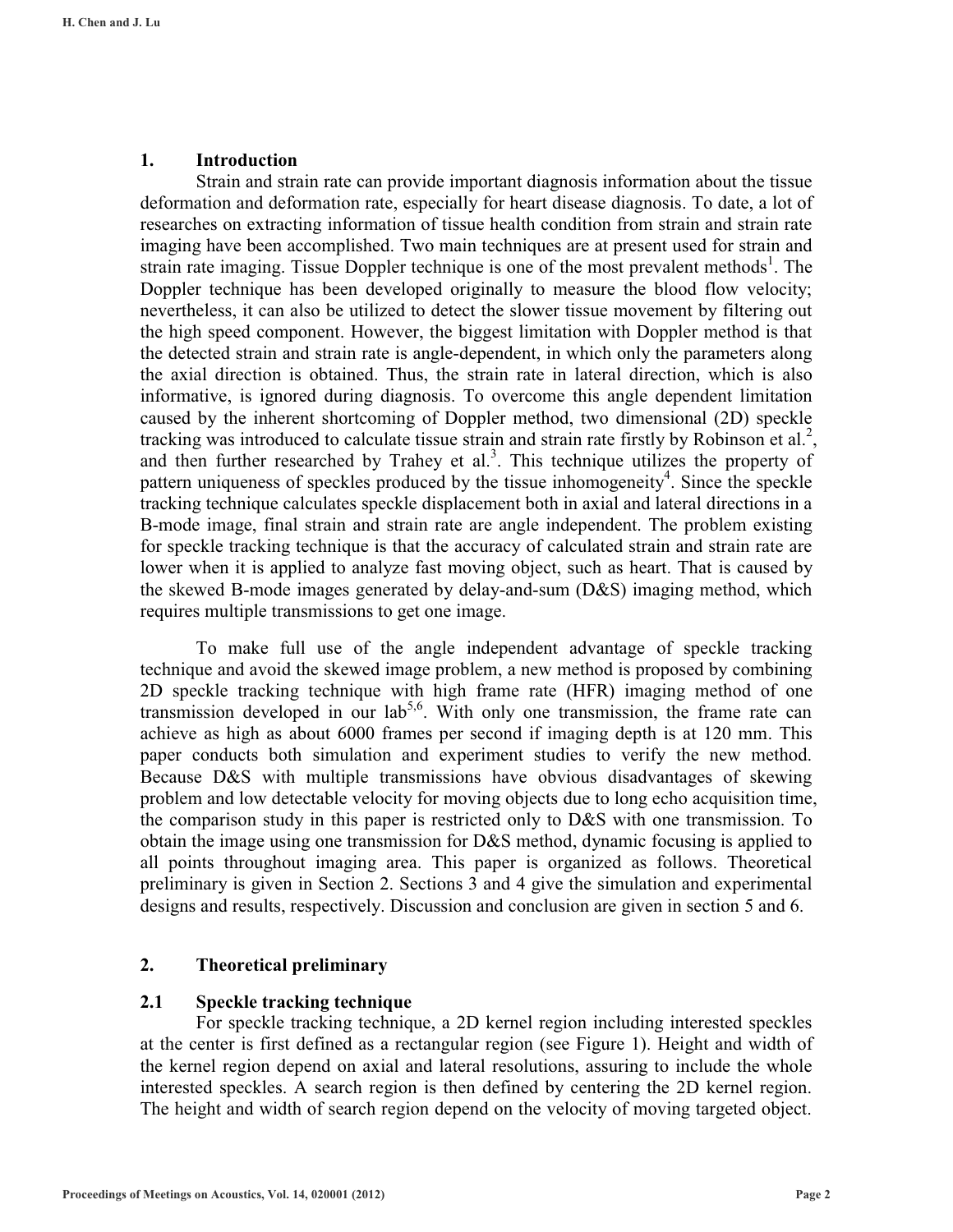After kernel and search regions are manually defined, block match method is used to find out matched speckle in the next frame of image by searching the same speckle through the whole search region. Sum of absolute difference (SAD) given in Eq. (1) is utilized as a similarity measure for block matching.

$$
SAD = \sum_{i=0}^{N-1} \sum_{j=0}^{M-1} (x_{i,j} - x'_{(l+i)(m+j)})
$$
 Eq. (1)

Where  $x_{i,i}$  and is pixel value in the 2D kernel of the image with stationary speckles;  $x'_{(l+i)(m+j)}$  is the corresponding pixel value in a searching block of search region, with *l* and *m* indicating the axial and lateral shifts; N and M are the height and width of 2D kernel region that are 32 and 200 respectively. The height and width of search region are 1200 and 800 respectively. The height and width of images analyzed in simulation and experiment studies are 6666 and 1066, respectively.



Search width

**Figure 1. Block matching procedure for speckle tracking in two consecutive images.** 

After searching the whole search region in the consecutive image with block matching algorithm, the block in next image having smallest SAD is taken as the moved 2D kernel including interested speckle. The coordinate values of both original and moved speckles' centers are recorded for the calculation of strain and strain rate.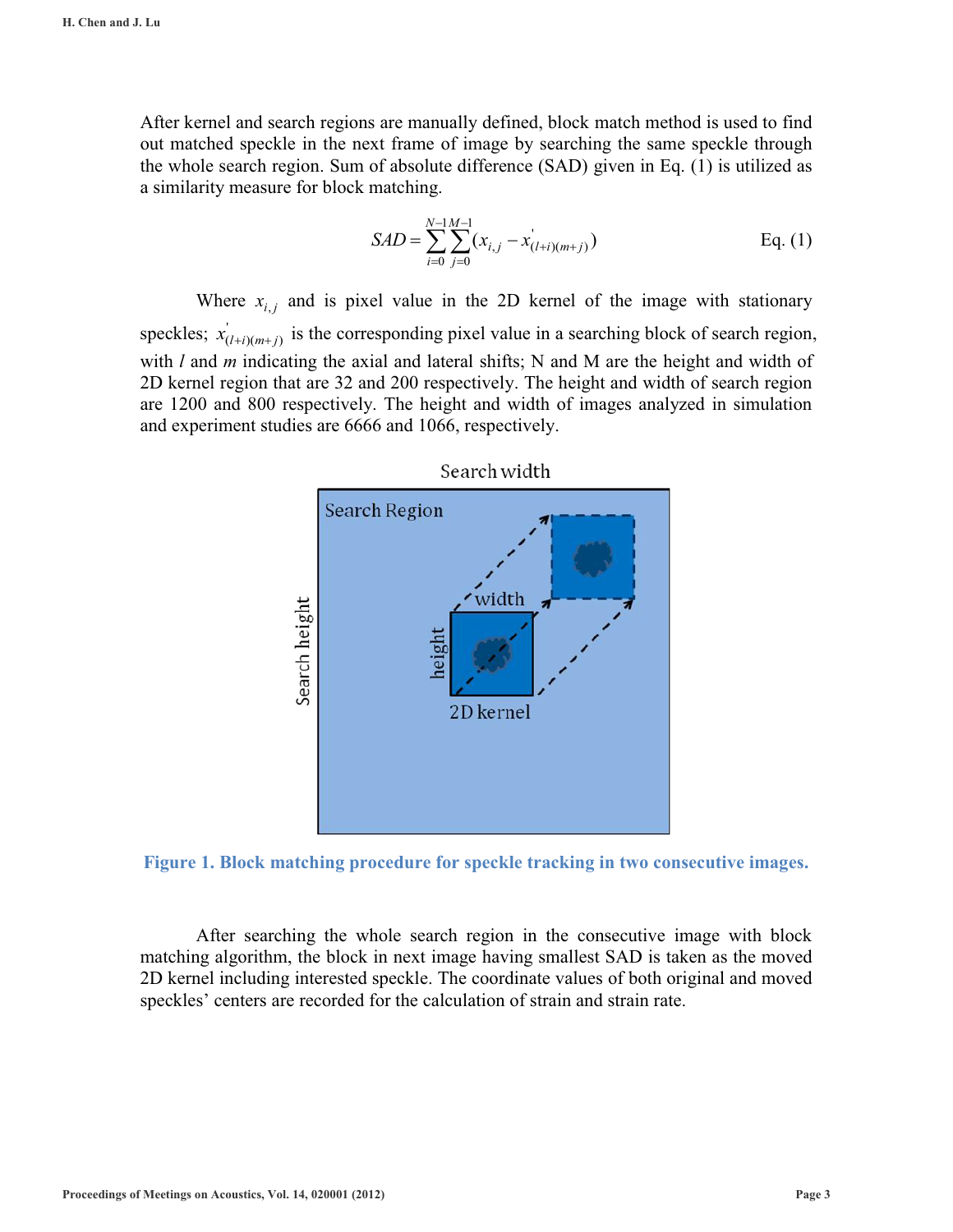### **2.2 Strain rate calculation**

Strain and strain rate give the respective deformation and deformation rate of a material, which is human tissue here. The strain calculation is given by Eq. (2) and illustrated in Figure 2.

$$
\varepsilon = \frac{L - L_0}{L_0} = \frac{\Delta L}{L_0}
$$
 Eq. (2)

Where  $\varepsilon$  denotes strain; *L* is the material length after deformation;  $L_0$  is the original material length;  $\Delta L$  is the length change.



Figure 2. Length change of a bar for strain and strain rate calculation.

 A tissue segment can be either shortened or elongated, causing the strain to be negative and positive respectively. There is no unit for strain value. From strain value, strain rate can be derived by Eq. (3). So once the strain curve is drawn, strain rate curve can be easily obtained by differentiating strain value with respect to time. Strain rate means the deformation rate of a material, which if applied to assessment of human tissue, gives the information of whether the tissue is still in good condition or not functioning normally.

$$
\xi = \frac{d\varepsilon}{dt} \qquad \qquad \text{Eq. (3)}
$$

Where  $\xi$  denotes strain rate; *t* is time.

## **3. Simulation study and results**

#### **3.1 Simulation study conditions**

Simulation study is conducted to first verify the new method which is compared with speckle tracking based on D&S with single transmission. Plane wave is utilized in the simulation because only one transmission is applied for imaging and all the imaging area needs be "illuminated" by ultrasound wave. One thing needs to be noticed is that limited diffraction beam is the same as plane wave when using only one transmission along the axial direction, without steering the transmission beam<sup>7,8</sup>. Two point scatterers are assumed at two different depths in the simulation study. They are initially at (0, 15 mm) and (-4.0, 70.0 mm). The reason for selecting two point scatterers at the depths of 15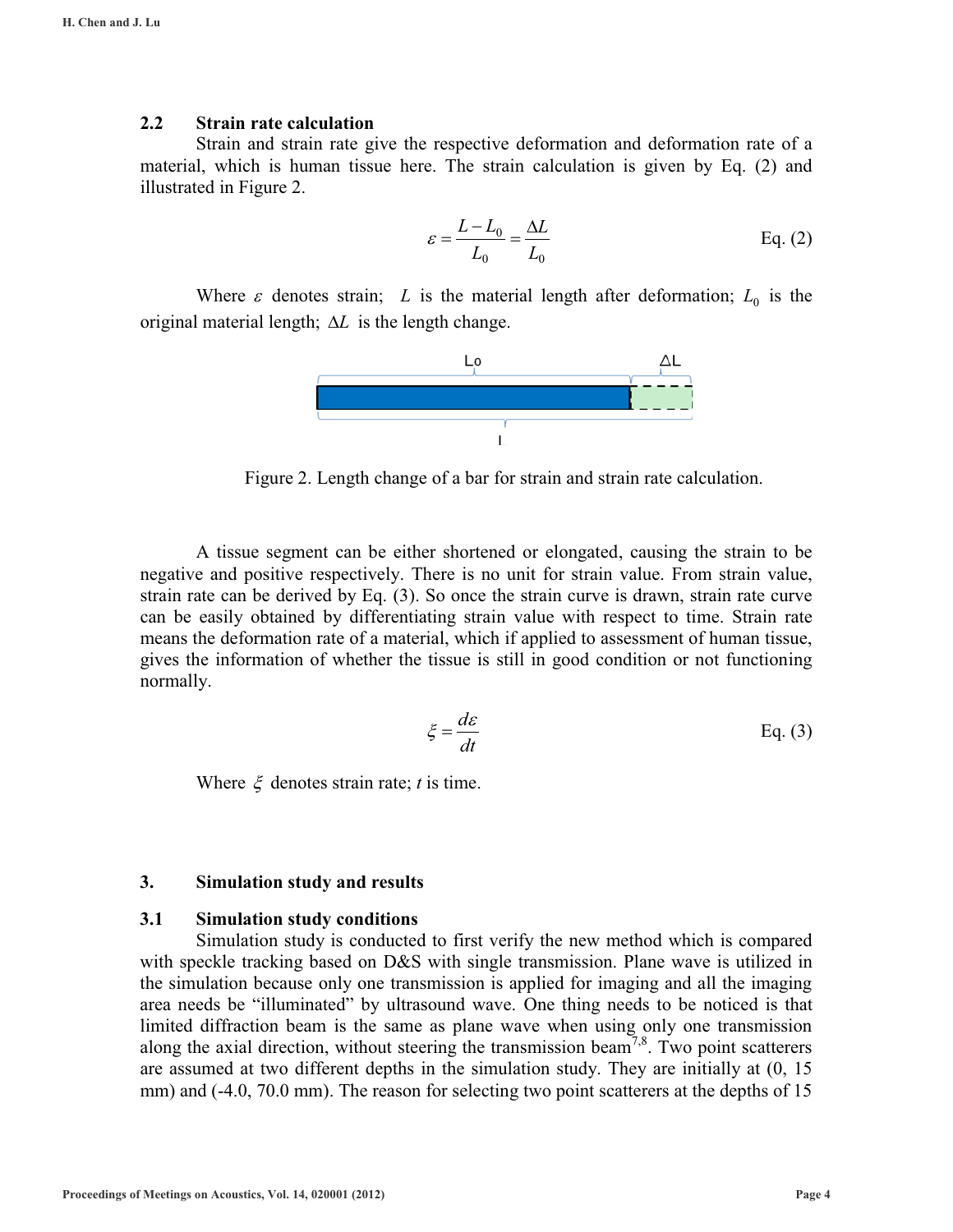mm and 70 mm are that we want to mimic the measurement of longitudinal strain and strain rate of the heart tissue. The two point scatterers are assumed at two ends of a segment of tissue. The imaging area and point scatterer positions are given in Figure 3. The final reconstructed image has a width equal to 19.2 mm which is the width of transducer, and the depth is selected as 120 mm which is the usual imaging range. 1D phased array transducer is assumed for simulation study. It has 2.5 MHz center frequency, about 58% of two-way fractional bandwidth, and 128 elements (19.2 mm by 14 mm aperture size).



Figure 3. Imaging area in simulation study and the positions of two point scatterers.

As shown in Figure 3, point scatterer 1 is assumed moving at a constant speed of 0.5 m/s along the axial direction, and point scatterer 2 is assumed moving at a constant speed of 1.0 m/s along the direction rotating counterclockwise 30 degrees from axial direction. The movements of two point scatterers are virtually captured at 11 moments with time step of  $0.001$  s (or 1 ms) from the initial status (frame 0). Here, the image frame rate is set to be 1000 frames per second (1/0.001 s). With 1000 frames per second, the maximum detectable velocity is 121.5 m/s. Obviously, none of human tissue can move in that fast speed, so it is reasonable to assume frame rate to be 1000 frames per second.

#### **3.2 Simulation results**

 11 consecutive echo data sets are automatically captured by HFR system. The 11 images reconstructed from dynamic focusing D&S method and from high frame imaging method are shown in Figure 4 (a) and (b) respectively. Image on the left most shows the initial state of two point scatterers and the trajectory of the two point scatterers are clearly seen in both Figure 4 (a) and (b).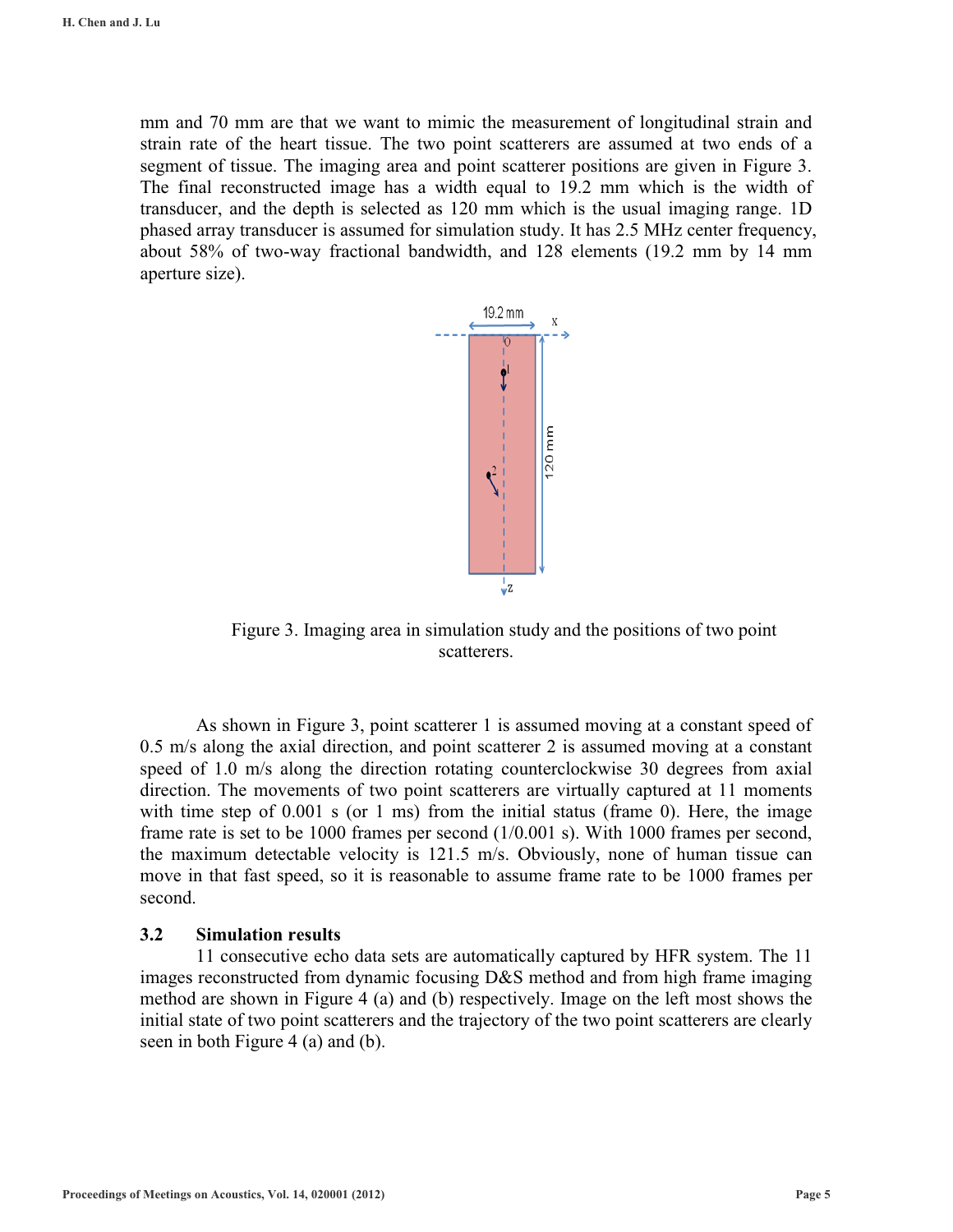

Figure 4. 11 consecutive images captured each time 1 ms elapsed, which are reconstructed from simulated echo data with one transmission. In (a), images are reconstructed from the D&S method. In (b), images are reconstructed from HFR method.

 Velocities of point scatterer 1 and 2 for 10 image frames at 10 image-capturing moments except starting moment are calculated by dividing the displacement between the original and new position over the time span. Results based on images from D&S and HFR methods are given in Figure 5. Velocity estimation error is also calculated based on the assumption that speckles 1 and 2 moving constantly at 0.5 m/s and 1.0 m/s respectively. Measured strain is given in Figure 6. By calculating the derivative of strain with respect to time, estimated strain rate is given in Figure 7.



Figure 5. Measured velocities and velocity errors of point scatterer (speckle) 1 and 2 in simulation study. The exact moving velocities for Speckle 1 and 2 are 0.5 and 1 m/s respectively. (a) gives the velocity based on images from D&S method. (b) gives the velocity based on images from HFR method.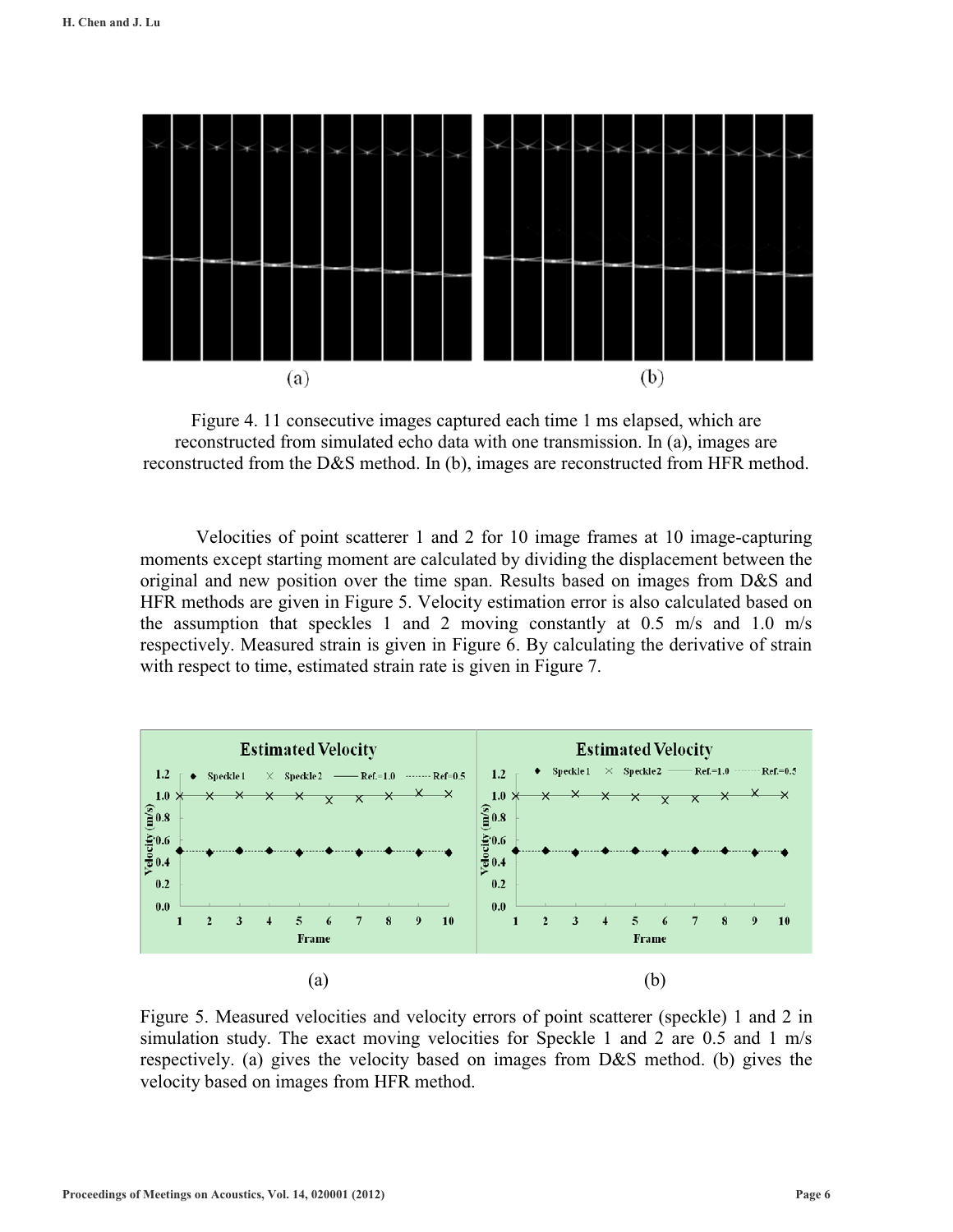

Figure 6. Estimated 2D strain based on (a) D&S method and (b) HFR method in simulation study.



Figure 7. Estimated 2D strain rate based on (a) D&S method and (b) HFR method in simulation study.

### **4. Experimental study**

#### **4.1 Experiment conditions**

To further verify the new method of measuring strain and strain rate, experiments are designed. Homemade HFR imaging system is used to acquire echo data<sup>7</sup>. Two glass beads are immersed into water in a water tank to mimic two point scatterers. The experiment settings are shown in Figure 8. The transducer is tilted at 30 degrees to get the oblique movement of point scatterer because the motor controlling glass bead movement can only move in horizontal direction.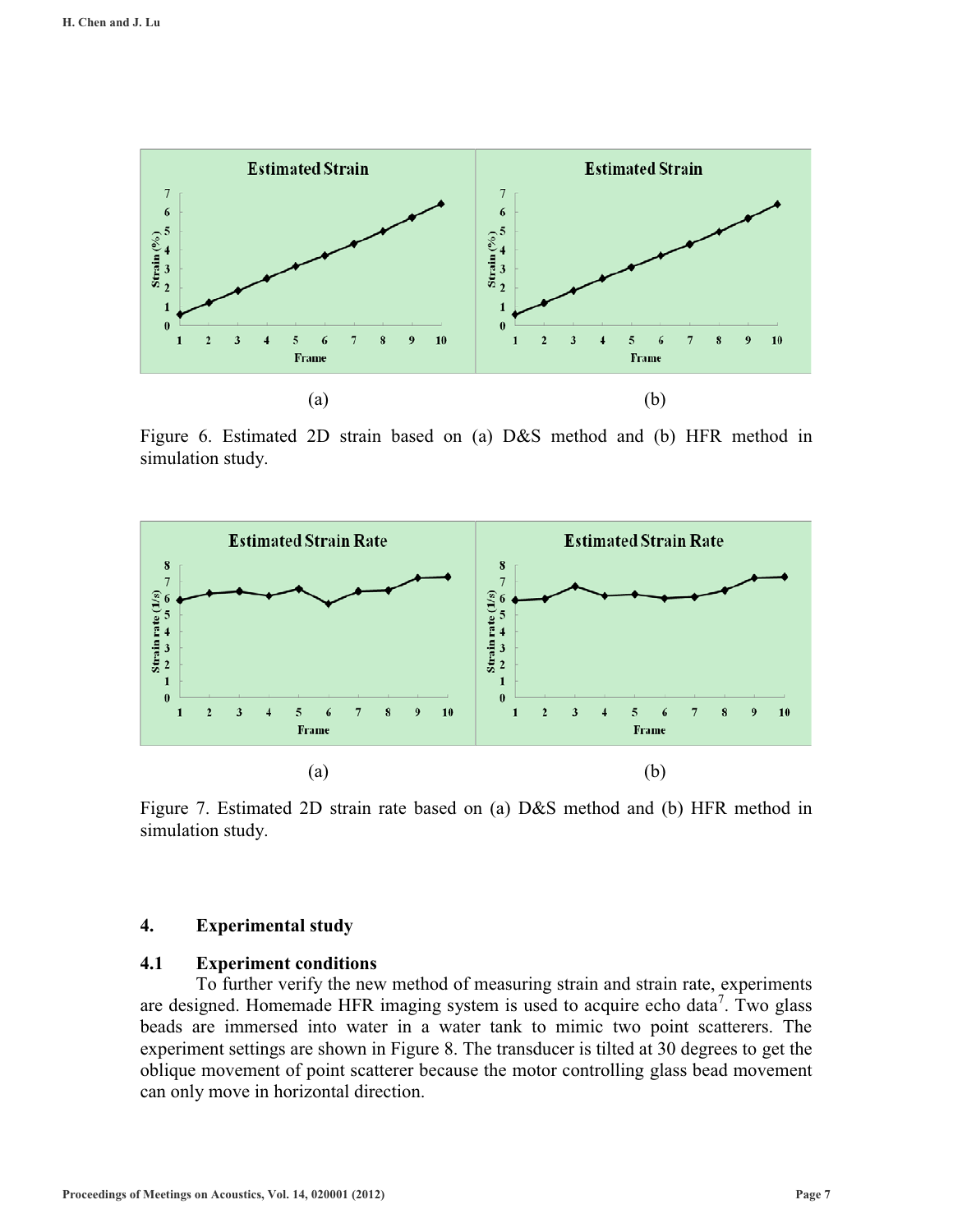

Figure 8. Overall setting for experimental study. (a) shows the controlling motor, tilted transducer above water tank. (b) shows two glass beads immersed in water.

Since it is difficult to accurately position glass beads at exact coordinates and also not important to require exact positioning, these two point scatterers are roughly positioned at (0, 15 mm) and (-6, 70 mm) (see Figure 9). Point scatterer 1 keeps stationary during capturing 11 consecutive images. Point scatterer 2 moves at an unknown constant speed Vo along horizontal direction, but at a known movement step of 1 mm. The motor controlling system is shown in Figure 10.



Figure 9. Imaging area in experimental study and the positions of two point scatterers with moving direction shown.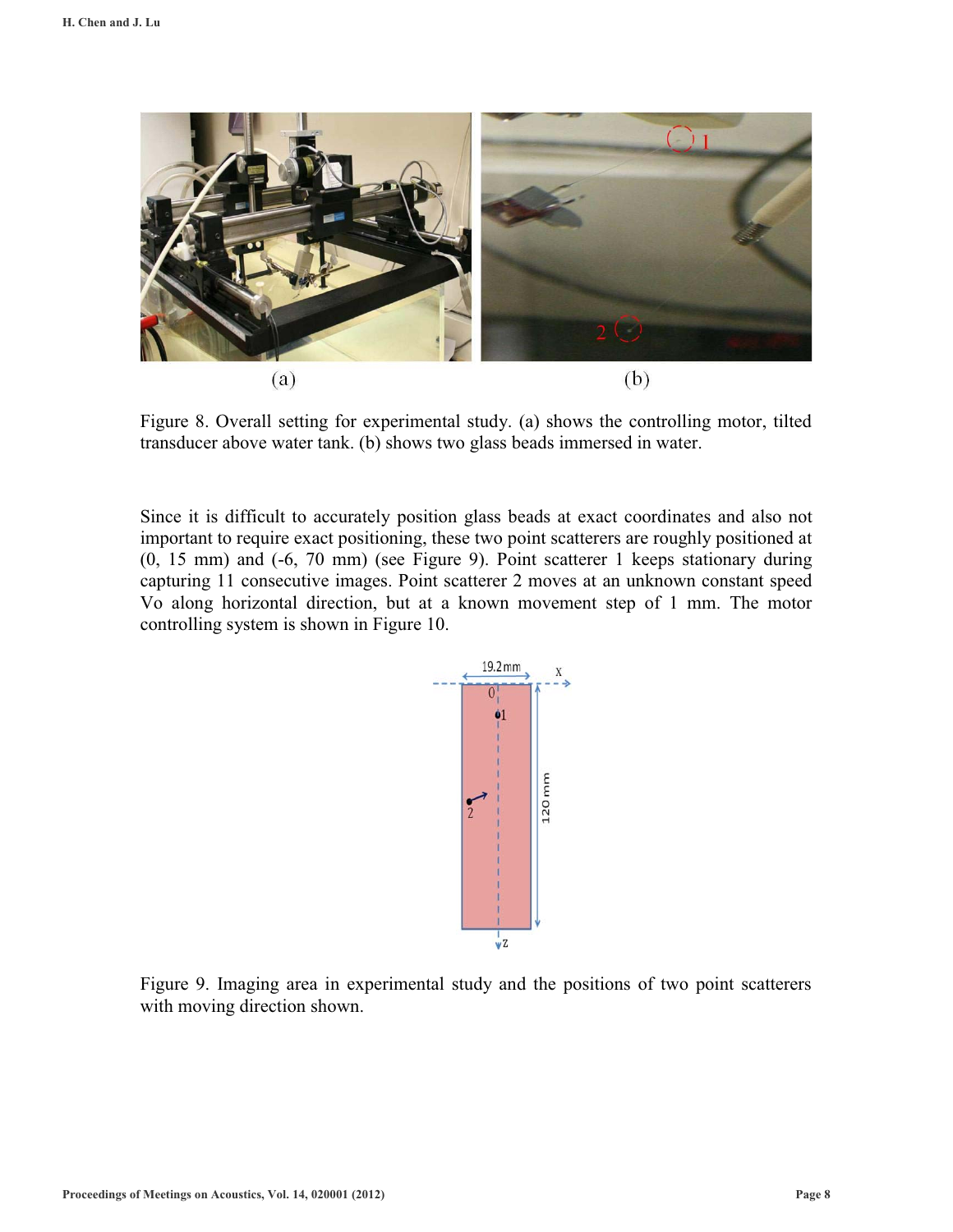

Figure 10. Motor controlling system. (a) shows the software for controlling motor movement and sending triggers for HFR system. (b) shows the counter for counting trigger number.

The motor controlling system is connected with HFR system<sup>7</sup>. By setting the motor movement step as 1 mm, the motor controlling system sends trigger to HFR system (see Figure 11), to capture moving point scatterers each time the motor moves 1 mm in horizontal direction.



Figure 11. High frame imaging system<sup>7</sup>. (a) shows the software used for acquiring echo data. (b) shows the console on the system.

# **4.2 Experiment results**

 Based on acquired experimental echo data via homemade high frame imaging system, 11 consecutive images reconstructed from D&S and HFR methods are shown in Figure 12. From the result, we can see point scatterer 1 is stationary and point scatterer 2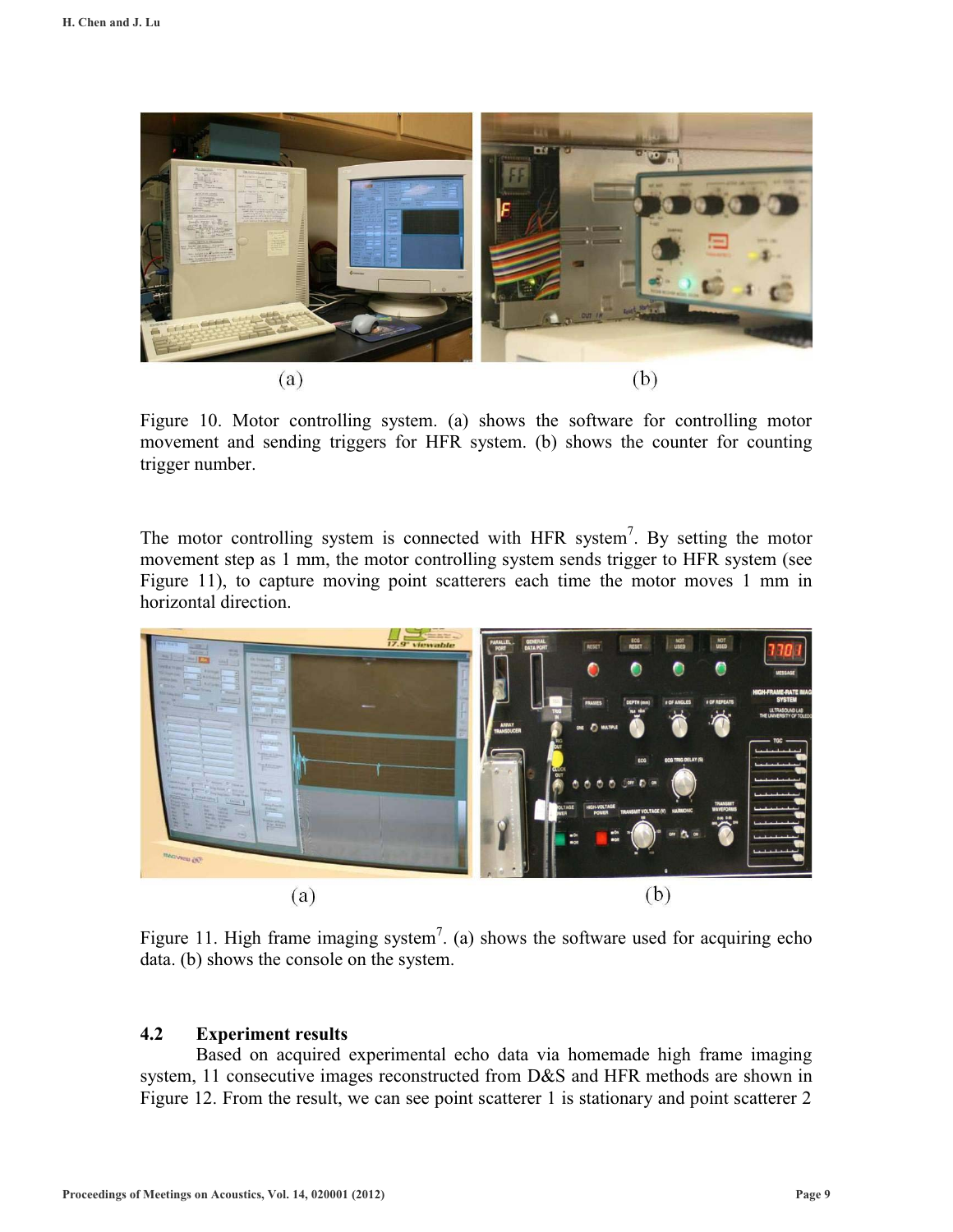moves at the designed trajectory. Estimated moving velocity (V) of point scatter 2 is divided by motor moving velocity (Vo) to obtain relative moving speed which is used for assessing velocity estimation accuracy. The estimated relative moving velocity of point scatterer 2 is shown in Figure 13. Because point scatterer 1 is assumed stationary, its velocities at frames from 1 to 10 are all zeros. The velocity calculations are conducted only for 10 images frames except frame 0 captured the starting moment. Figure 14 shows the estimated strain based on D&S and HFR methods.



Figure 12. 11 consecutive images based on experimental echo data acquired at 11 moments when motor moves 1 mm horizontally. Only one transmission is used to generate echo. Images in (a) are reconstructed with D&S method. Images in (b) are reconstructed with HFR method.



Figure 13. Estimated moving step of two point scatterers (speckles) in experimental study. The exact value of relative moving velocity for Speckle 2 is 1 m/s. (a) is based on D&S method. (b) is based on HFR method.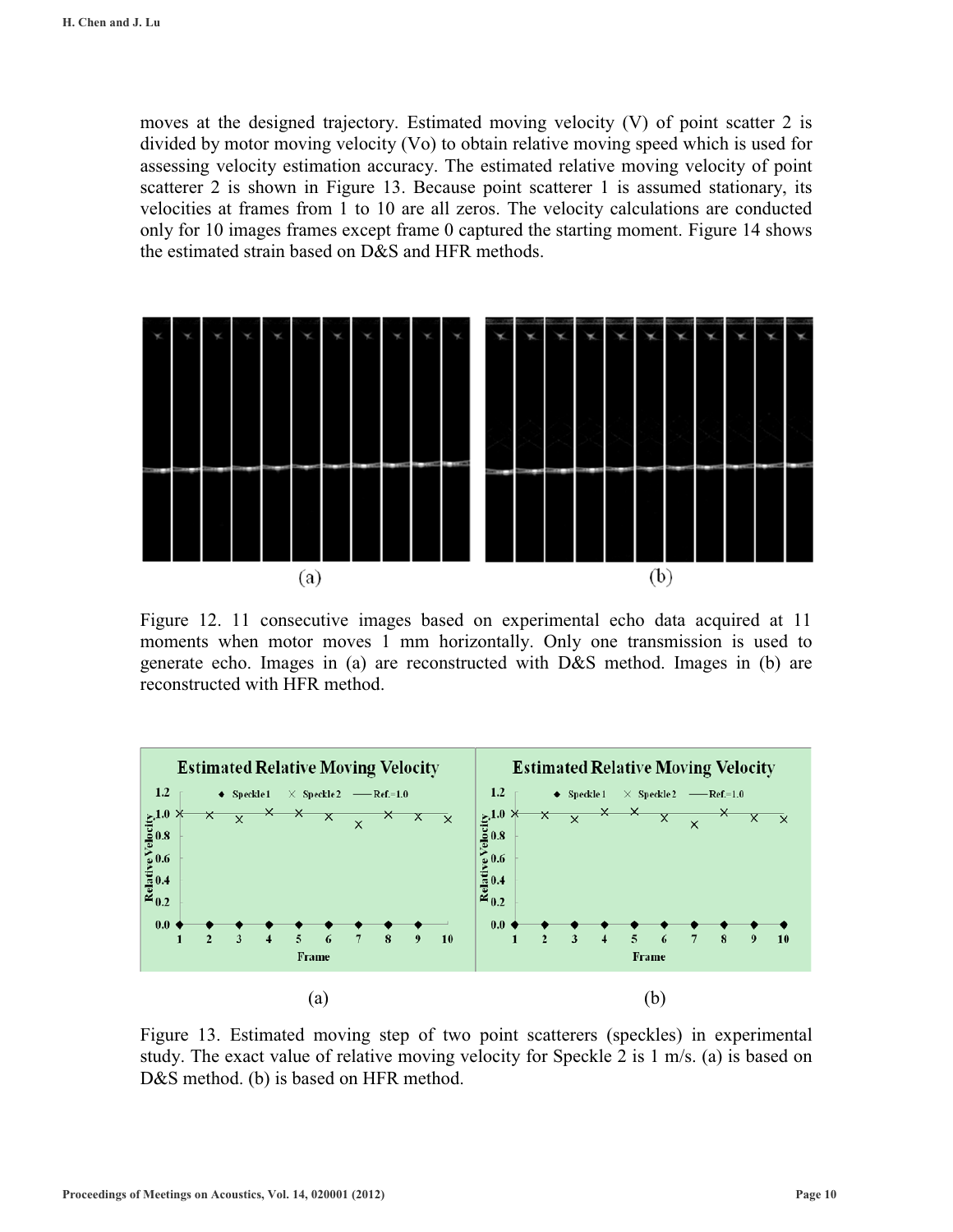

Figure 14. Estimated 2D strain based on (a) D&S method and (b) HFR method in experimental study.

#### **5. DISCUSSION**

 In both simulation and experimental study, the quality of image reconstructed with the HFR method is almost the same as D&S method if only judged by human eyes. Moreover, HFR method reconstructs images in Fourier domain with fast Fourier transform, so the computation efficiency of HFR method will be superior to D&S method, especially when  $3D$  image is reconstructed.<sup>5,6</sup> In the simulation study, velocity estimation based on high frame imaging method is accurate, having 2.80% as the highest error for speckle 1 and 3.99% for speckle 2. The results are comparable with that of the conventional D&S method. In the experimental study, estimated relative moving velocity of speckle 2 has the highest error of 9.4 % for both D&S and high frame imaging methods, which means the new method combining speckle tracking with the high frame imaging method is effective to capture and assess motion.

About strain estimation in simulation study, the values are all positive because the virtual segment defined by two point scatterers are elongating based on the movement assumption. Since we assume that two speckles move at constant speeds and time interval between two consecutive images are the same, the length change of virtual tissue segment accumulate linearly. Strain estimation in experimental study has all negative values because the virtual tissue segment is shortening, which is apparently shown in Figure 9. By observing Eq. (2) and Eq. (3), it is easy to get that the accuracy of strain and strain rate estimation completely depends on the accuracy of displacement estimation which is directly given in experimental study and indirectly given by calculating the accuracy of velocity for simulation study. Therefore, small displacement error or velocity error ensures an accurate estimation of strain and strain rate with the proposed method.